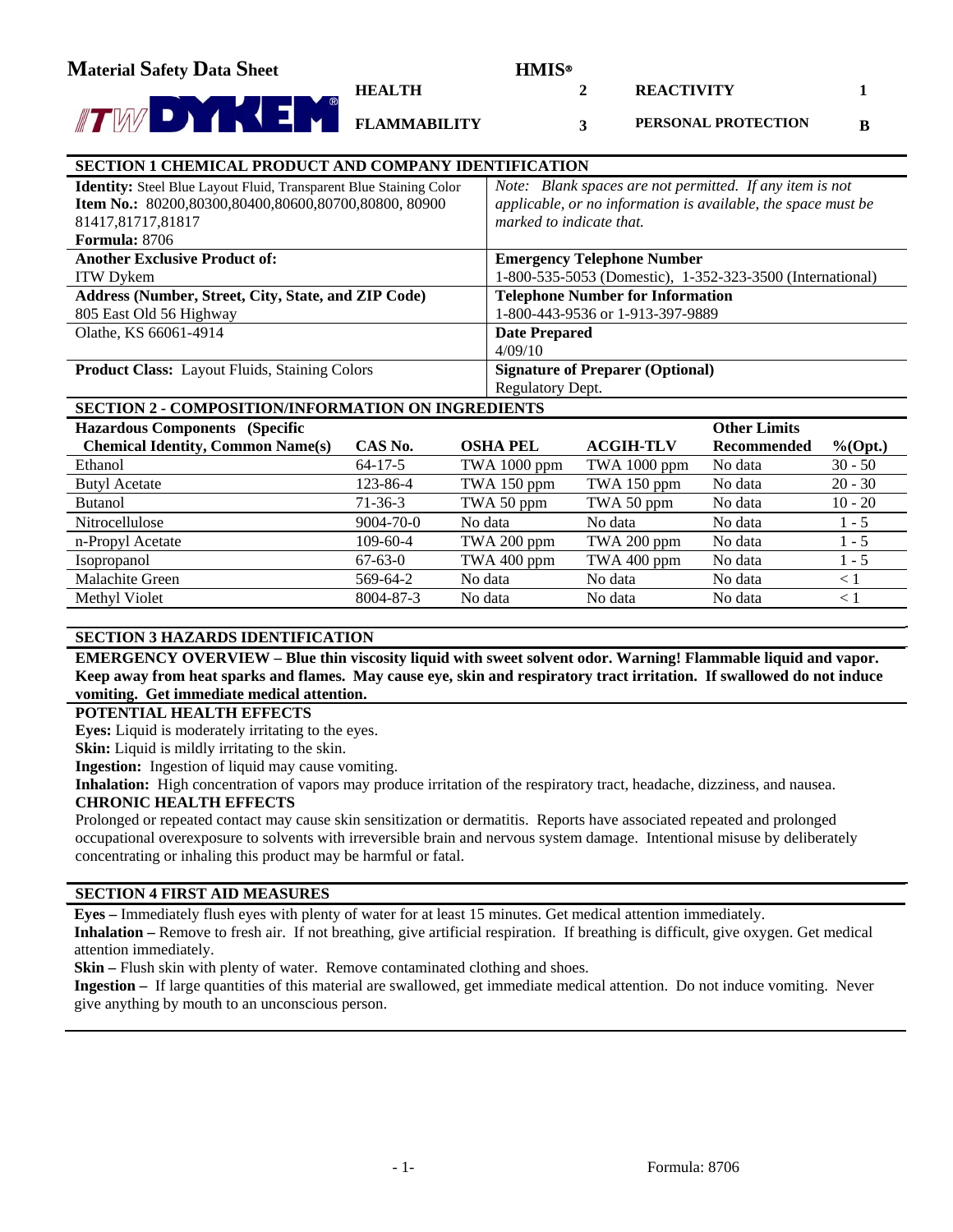| <b>SECTION 5 FIRE FIGHTING MEASURES</b> |                         |      |      |
|-----------------------------------------|-------------------------|------|------|
| <b>Flash Point (Method Used)</b>        | <b>Flammable Limits</b> | LEI  | UEL  |
| 53 F                                    |                         | 1.40 | 19.0 |

#### **Extinguishing Media -**

Use water fog, foam, dry chemical or CO2. Use water spray to cool fire-exposed containers and to protect personnel.

### **Special Fire Fighting Procedures -**

Keep containers cool and vapors down with water spray. Prevent spill from entering drains, sewers, streams or other bodies of water. If run-off occurs, notify proper authorities. Do not enter confined fire space without full bunker gear (helmet with face shield, bunker coats, gloves and rubber boots), including a positive pressure NIOSH approved self-contained breathing apparatus.

**Unusual Fire and Explosion Hazards –** Vapors are heavier than air and may travel along ground, or be moved by ventilation and be ignited by ignition source.

## **SECTION 6 ACCIDENTAL RELEASE MEASURES**

**SMALL SPILL:** Absorb liquid with non-combustible floor absorbent and place in non-leaking container; seal properly and dispose of properly in compliance with federal, state, and local regulations.

**LARGE SPILL:** Evacuate area of unprotected personnel. Eliminate all ignition sources. Stop spill at source if safe to do so. Handling equipment must be grounded to prevent sparking. Prevent spill from entering drains, sewers, streams or other bodies of water. If run-off occurs, notify proper authorities. Pump or vacuum transfer spilled product to clean containers for recovery. Absorb unrecoverable product. Transfer contaminated absorbent, soil and other materials to containers for disposal. Dispose of properly in compliance with federal, state, and local regulations.

### **SECTION 7 HANDLING AND STORAGE**

**HANDLING:** Empty containers retain residue (liquid and/or vapor) and can be dangerous. Do not pressurize, cut, weld, braze, solder, drill, grind, or expose such containers to heat, sparks, flames, static electricity, or other sources of ignition. Many hot organic chemical vapors or mists are susceptible to sudden spontaneous combustion when mixed with air. Ignition may occur at temperatures below those published in the literature as "autoignition" or ignition temperatures. Ignition temperatures decrease with increasing vapor volume and vapor volume and vapor/air contact time, and are influenced by pressure changes. Ignition of organic chemical vapors may occur at typical elevated-temperature process conditions, especially in processes operating under vacuum if subjected to sudden ingress of air, or outside process equipment operating under elevated pressure if sudden escape of vapors or mists to the atmosphere occurs. Any proposed use of this product in elevated-temperature processes should be thoroughly evaluated to assure that safe operating conditions are established and maintained.

#### **STORAGE:**

Keep away from heat, sparks and open flames. Keep out of reach of children. Keep container tightly sealed when not in use. Store in cool, well-ventilated place away from incompatible materials.

### **SECTION 8 EXPOSURE CONTROLS/PERSONAL PROTECTION**

# **Respiratory Protection (Specify Type) –**

| Not usually necessary. Use with adequate ventilation. Use NIOSH/MSHA approved respirator if PELs or TLVs are exceeded. |                             |                    |                                                                    |         |      |
|------------------------------------------------------------------------------------------------------------------------|-----------------------------|--------------------|--------------------------------------------------------------------|---------|------|
| <b>Engineering</b>                                                                                                     | <b>Local Exhaust</b>        | Not usually needed |                                                                    | Special | None |
| <b>Controls</b>                                                                                                        | <b>Mechanical (General)</b> | Yes                |                                                                    | Other   | None |
| <b>Protective Gloves</b> – Chemical resistant gloves (nitrile) if skin                                                 |                             |                    | <b>Eye Protection</b> – Not normally required if used as intended. |         |      |
| Wear chemical splash goggles in compliance with OSHA<br>contact is possible (consult your safety equipment supplier).  |                             |                    |                                                                    |         |      |
| Replace gloves if they show signs of wear.                                                                             |                             |                    | regulation if splashing is possible.                               |         |      |
|                                                                                                                        |                             |                    |                                                                    |         |      |

#### **Other Protective Clothing or Equipment -**

Not usually necessary. For bulk material, if direct contact is possible, wear apron, boots, face shield, etc. as needed.

**Work/Hygienic Practices -** 

Follow label instructions. Wash hands after use and before eating, drinking, smoking, using restrooms, etc.

# **SECTION 9 PHYSICAL AND CHEMICAL**

# **PROPERTIES**

| <b>Boiling Point</b>             |                                  | Specific Gravity ( $H_2O = 1$ )         |              |
|----------------------------------|----------------------------------|-----------------------------------------|--------------|
|                                  | $170^{\circ}$ F- $257^{\circ}$ F | @70 <sup>0</sup> F                      | 0.85         |
| Vapor Pressure (mm-Hg $@70^0$ F) |                                  | <b>Melting Point</b>                    |              |
|                                  | No Data                          |                                         | No Data      |
| Vapor Density $(AIR = 1)$        | Greater than                     | Evaporation Rate (Butyl Acetate = $1$ ) | Greater than |
|                                  | one $(1)$                        |                                         |              |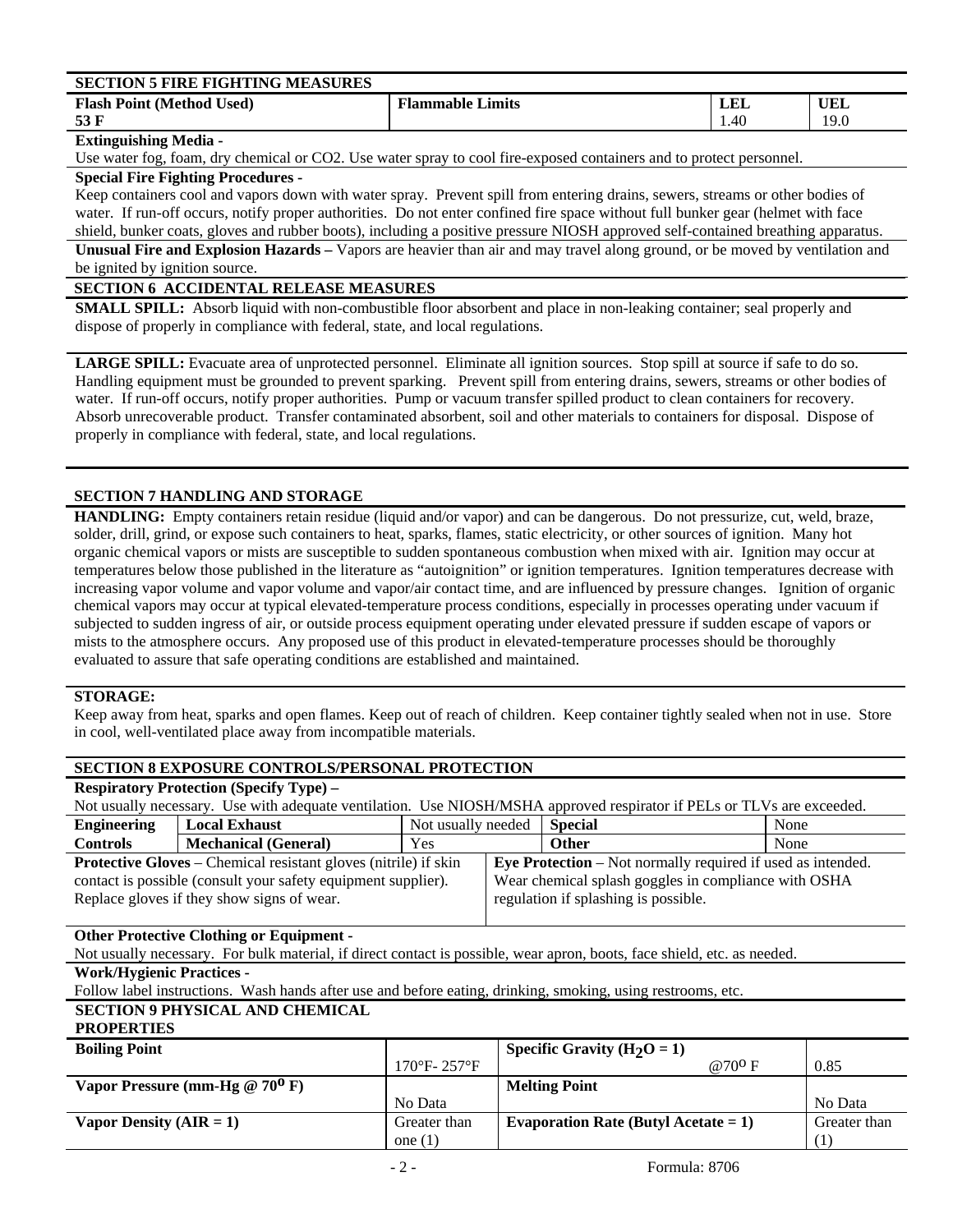| <b>Solubility in Water</b> | Negligible | pH |         |
|----------------------------|------------|----|---------|
|                            |            |    | No Data |

Appearance and Odor – Blue thin viscosity liquid with sweet solvent odor.

|                                                | VOC: This product contains 790 grams per liter or 93.24% by weight VOC's. |                 |                                                                                         |                       |  |  |
|------------------------------------------------|---------------------------------------------------------------------------|-----------------|-----------------------------------------------------------------------------------------|-----------------------|--|--|
| <b>SECTION 10 STABILITY AND REACTIVITY</b>     |                                                                           |                 |                                                                                         |                       |  |  |
| <b>Chemical</b>                                | <b>Unstable</b>                                                           |                 | <b>Conditions to Avoid</b> – None known.                                                |                       |  |  |
| <b>Stability</b>                               | <b>Stable</b>                                                             | X               |                                                                                         |                       |  |  |
| <b>Incompatibility (Materials to Avoid) -</b>  |                                                                           |                 |                                                                                         |                       |  |  |
|                                                |                                                                           |                 | Strong oxidizing and reducing agents, strong alkalies and strong acids.                 |                       |  |  |
| <b>Hazardous Decomposition or Byproducts -</b> |                                                                           |                 |                                                                                         |                       |  |  |
|                                                |                                                                           |                 | Carbon dioxide, carbon monoxide, smoke, soot and various organic oxidation by-products. |                       |  |  |
| <b>Hazardous</b>                               | <b>May Occur</b>                                                          |                 | <b>Conditions to Avoid - No data</b>                                                    |                       |  |  |
| <b>Polymerization</b>                          | Will Not                                                                  | X               |                                                                                         |                       |  |  |
| <b>Occur</b>                                   |                                                                           |                 |                                                                                         |                       |  |  |
| SECTION 11 TOXICOLOGICAL INFORMATION           |                                                                           |                 |                                                                                         |                       |  |  |
|                                                |                                                                           | Oral LD50 (Rat) | Dermal LD50 (Rabbit)                                                                    | Inhalation LC50 (Rat) |  |  |
| Ethanol                                        | $7060$ mg/kg                                                              |                 | No data                                                                                 | 20000 ppm/10H         |  |  |
| <b>Butyl Acetate</b>                           | $14 \text{ g/kg}$                                                         |                 | No data                                                                                 | No data               |  |  |

| <b>Butanol</b>     | $2500 \text{ mg/kg}$ | Slight  | $>8000$ ppm/4H |
|--------------------|----------------------|---------|----------------|
| Nitrocellulose     | $>5000$ mg/kg        | No data | No data        |
| <i>s</i> opropanol | $5045 \text{ mg/kg}$ | No data | No data        |

Please refer to Section 3 for available information on potential health effects.

#### **SECTION 12 ECOLOGICAL INFORMATION**

No specific ecological data are available for this product. Please refer to Section 6 for information regarding accidental releases and Section 15 for regulatory reporting information.

# **SECTION 13 DISPOSAL CONSIDERATIONS**

Dispose of in accordance with all applicable local, state and federal regulations.

| <b>SECTION 14 TRANSPORT INFORMATION</b> (Not meant to be all inclusive) |                                         |  |  |  |
|-------------------------------------------------------------------------|-----------------------------------------|--|--|--|
| Domestic Highway (Containers < 1 Quart are ORM-D)                       | <b>Domestic Air Shipments: Varies</b>   |  |  |  |
| <b>Proper Shipping Name: Paint</b>                                      | <b>Proper Shipping Name:</b> No data    |  |  |  |
| Hazard Class/Subsidiary Hazard: 3                                       | Hazard Class/Subsidiary Hazard: No data |  |  |  |
| <b>UN/NA No.: UN1263</b>                                                | <b>UN/NA No.:</b> No data               |  |  |  |
| <b>Packing Group: II</b>                                                | <b>Packing Group:</b> No data           |  |  |  |
| Label Required: Flammable Liquid (3)                                    | Label Required: No data                 |  |  |  |

**SECTION 15 REGULATORY INFORMATION** (Not meant to be all inclusive - selected regulations represented)

#### **U.S. FEDERAL REGULATIONS:**

| <b>TSCA:</b> Components of this product are listed on the TSCA inventory.                 |      |                         |                        |  |  |
|-------------------------------------------------------------------------------------------|------|-------------------------|------------------------|--|--|
| <b>Carcinogenicity:</b>                                                                   | NTP? | <b>IARC Monographs?</b> | <b>OSHA Regulated?</b> |  |  |
|                                                                                           | Nο   | Nο                      | Nο                     |  |  |
| <b>OSHA</b> • Hazardous by definition of Hazard Communication Standard (29 CER 1910 1200) |      |                         |                        |  |  |

fous by definition of Hazard Communication Standard (29 CFR 1910.1200).

**SECTION 313:** This product contains Butanol (71-36-3) which is listed and may require reporting under SARA Title III Sec. 313 if used over the threshold reporting quantity. This information must be included in all MSDSs that are copied and distributed for this material.

#### **STATE REGULATIONS:**

**CALIFORNIA PROPOSITION 65:** This product is not known to contain any material listed under California's Proposition 65.

#### **SECTION 16 OTHER INFORMATION**

MSDS Status: Revised Section(s): 3/14/06 – Added 80700 to part numbers. 4/09/10- Updated w/current date